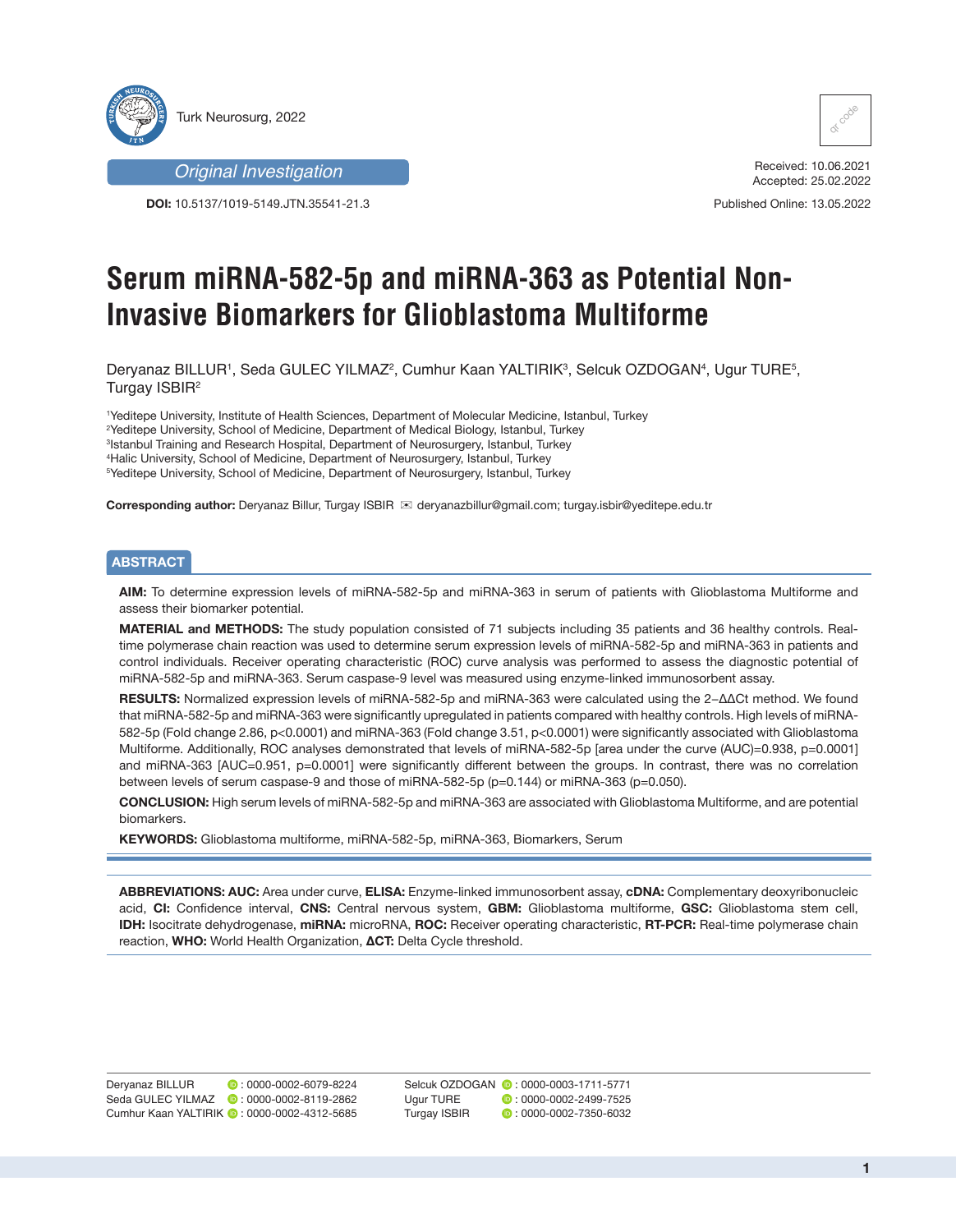## $\blacksquare$  **INTRODUCTION**

Ioblastoma Multiforme (GBM) is the most widespread<br>
and malignant type of primary brain tumor (20). GBM is<br>
graded as grade IV glioma by the World Health Orga-<br>
pization (WHO) (18) (Table I) and accounts for approximately and malignant type of primary brain tumor (20). GBM is nization (WHO) (18) (Table I), and accounts for approximately 14.6% of all primary brain tumors, 48.3% of primary malignant brain tumors, 57.3% of all gliomas, and 60% of all brain tumors in adults (21). The main histological characteristics of GBM are tumor heterogeneity, necrosis, hypercellularity, microvascular proliferation, nuclear atypia, high growth rate, resistance to apoptosis, tissue invasion, angiogenesis, vascular proliferation, and necrosis (2,11). It is possible to roughly subdivide GBM into primary and secondary GBM based on their clinical features and hallmarks (14,19). Some of the molecular features of primary GBM are epidermal growth factor receptor gene mutation and amplification, overexpression of murine double minute 2, p16 deletion, and phosphatase and tensin homolog on chromosome 10 mutations. Hallmarks of secondary GBM are mutations in platelet-derived growth factor receptor alpha, retinoblastoma, isocitrate dehydrogenase 1/2 (IDH1/IDH2), and tumor protein 53 on 17p with LOH on19q (14). In addition, GBM is classified into GBM IDH wild-type and GBM IDH mutant according to the current classification of central nervous system (CNS) tumors based on molecular parameters. IDH wild-type corresponds to primary or de novo GBM, constituting 90% of cases and arising in individuals over 55 years of age; IDH mutant type corresponds to secondary GBM, constituting 10% of cases and diagnosed in those approximately 44 years of age (19).

GBM continues to be a lethal disease despite treatment strategies such as surgical resection, radiation, and chemotherapy (22). New strategies are required to understand the underlying molecular mechanisms involved in GBM, and develop therapeutics and diagnostic biomarkers.

MicroRNAs (miRNAs, miRs) have been explored as a potentially novel class of diagnostic and prognostic biomarkers in human cancers (16). miRNAs are non-coding RNA molecules 18-22 nucleotides in length, that are involved in many vital processes and regulate gene expression post-transcriptionally, including playing roles in RNA silencing (4). Several impactful studies have reported that miRNAs are non-invasive biomarkers accessible in body fluids such as saliva, serum, and urine (3,13). Many miRNAs were found to be involved in GBM progression, such as miRNA-21, miRNA-32, and miRNA-153. They have been associated with regulation of cell proliferation,

apoptosis, invasion, chemoresistance, migration, and survival in GBM (25). miRNA-582-5p and miRNA-363 have been reported to function as oncogenes in human glioma and human glioblastoma stem cells (GSCs). miRNA-582-5p inhibits apoptotic pathways via targeting the apoptotic mRNAs caspase-9 and caspase-3 (10); miRNA-363 regulates cell survival (7) by targeting the apoptotic mRNAs caspase-3 and BCL2L11 (Bim) (10).

However, the role and molecular mechanisms of miRNA-582- 5p and miRNA-363 in the prognosis of GBM have not been fully understood yet. There are only a few studies that have investigated the role of miRNA-582-5p and miRNA-363 in GBM. In the present study, we investigated miRNA-582-5p and miRNA-363 expression levels in human serum samples to assess their potential as diagnostic biomarkers of GBM. In addition, miRNA-582-5p and miRNA-363 were analyzed to investigate their roles in the regulation of the intrinsic apoptotic pathway in human GBM. Combining previous studies involving gene microarray analyses, we determined that caspase-9, a key initiator of this pathway, could be the potential target mRNA in our study (10,25).

## █ **MATERIAL and METHODS**

#### **Study Population and Clinical Procedures**

The present case-control study consisted of 35 GBM patients who underwent surgical resection and were classified per the WHO classification of tumors of the CNS (18), and 36 healthy controls who were examined and reported by physicians as normal through cranial magnetic resonance imaging. They were selected from the Department of Neurosurgery in Yeditepe University (Istanbul, Turkey) after detailed clinical examinations.

All individuals signed an informed consent form in accordance with the Helsinki Declaration. The study was approved by the Medical Ethics Committee of the Yeditepe University Medical Faculty (file no: 25.10.2018/916).

## **miRNA Selection and Isolation**

In addition to several databases including miRBase, Target-ScanHuman, microrna.org, and Embase, literature searches were performed for miRNA selection. We selected two miR-NAs (miRNA-582-5p and miRNA-363) that have been reported as oncogenic miRNAs in human glioma and human GSCs (7,10), for further examination.

**Table I:** Classification of Astrocytic Tumors and Their Characteristic Features According to WHO (18)

| <b>WHO Grade</b><br><b>CNS Tumors</b> |                         | <b>Histological features</b>           | Age at diagnosis |  |
|---------------------------------------|-------------------------|----------------------------------------|------------------|--|
|                                       | Pilocytic astrocytoma   | Microcysts, Rosenthal fibers           | 10               |  |
|                                       | Diffuse astrocytoma     | Mildly increased cell number or atypia | 34               |  |
| Ш                                     | Anaplastic astrocytoma  | Mitoses, prominent atypia              | 41               |  |
| IV                                    | Glioblastoma Multiforme | Necrosis, endothelial proliferation    | 53               |  |
|                                       |                         |                                        |                  |  |

*CNS: Central nervous system, WHO: World Health Organization.*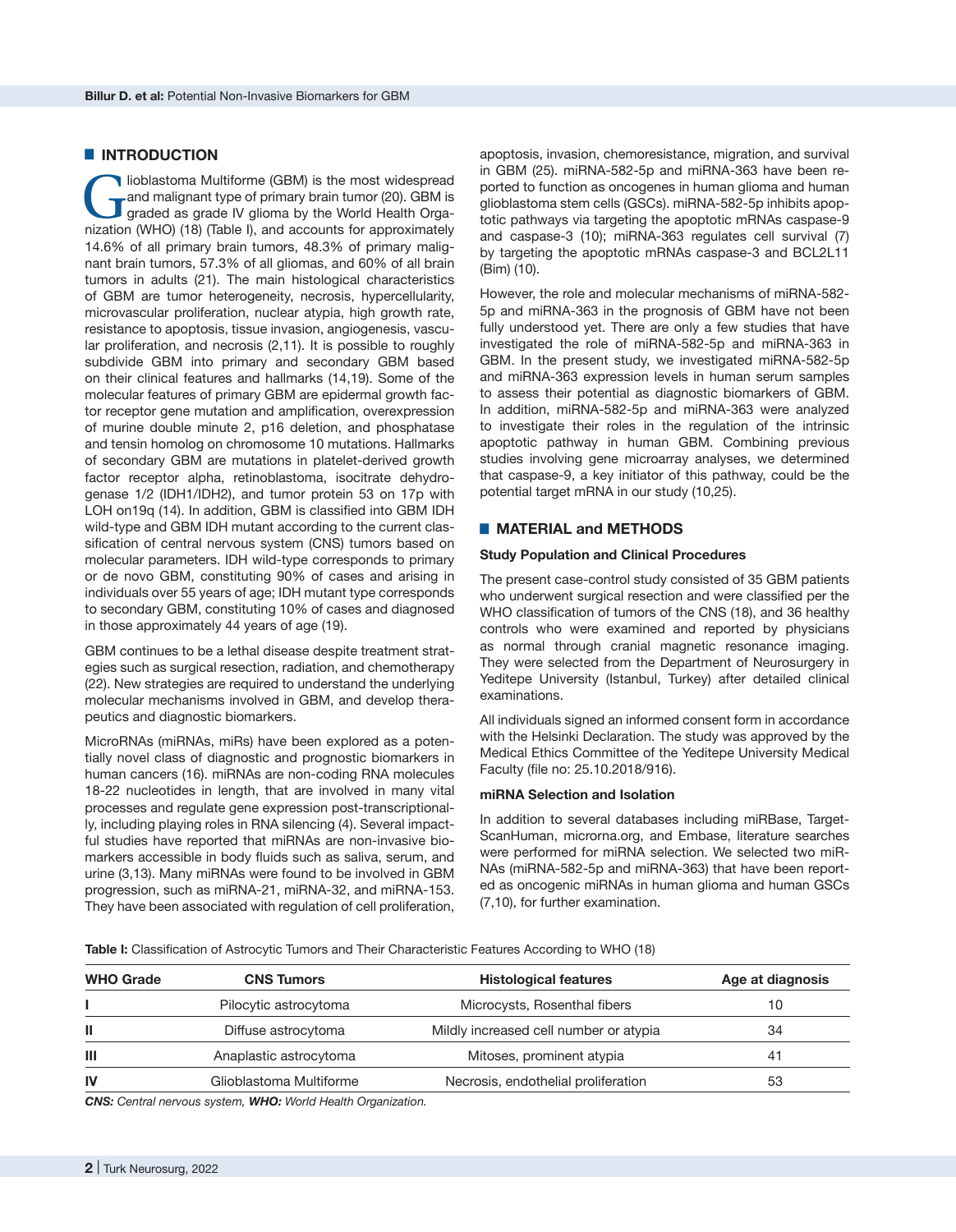5 ml of whole blood samples from all participants were collected in covered test tubes. Serum samples were separated by centrifugation (at 4500 rpm for 10 min); then, the samples were transferred into new sterilized tubes and immediately stored at -80°C until the commencement of the experiment. miRNeasy Serum/Plasma Kit (Qiagen, Hilden, Germany) was used for miRNA isolation from 200 μl of the serum samples per the manufacturer's instructions. The optical density was measured using NanoDrop2000 (Thermo Fisher Scientific, Waltham, MA, USA). cDNAs were synthesized with the miScript II RT Kit (Qiagen) and the Applied Biosystems® 2720 Thermal Cycler. Reverse transcription was performed with incubation at 37℃ for 60 min and 95℃ for 5 min. The miRNA concentration was measured using the Qubit miRNA Assay Kit (Thermo Fisher Scientific) using a standard protocol on a Qubit 3.0 Fluorometer (Thermo Fisher Scientific). The synthesized complementary DNA (cDNA) was stored at -20℃ before the real-time polymerase chain reaction (PCR) experiments.

#### **Real-time PCR**

Real-time PCR for human (hsa)-miR-582-5p, hsa-miR-363 and U6 was performed using the miScript SYBR Green PCR Kit (Qiagen). All reactions were run on the Rotor Gene-Q realtime PCR cycler (Qiagen, Germany). 45 PCR cycles (94℃, 15 s; 55℃, 30 s; 70℃, 30 s) were run after an initial denaturation step at 95℃ for 20 min. U6 small nuclear RNA (RNU6) was used as internal control and the 2<sup>-ΔΔCT</sup> method (17) was used to analyze the relative quantified levels of miRNA-582-5p and miRNA-363 (23). The analyses were done using Microsoft Excel.

#### **Determination of Caspase-9 Serum Levels**

Serum levels of human caspase-9 were measured using an enzyme-linked immunosorbent assay kit (eBioscience, Vienna, Austria) in accordance with the manufacturer's instructions.

#### **Statistical Analyses**

The results were expressed as mean ± standard deviation. Chisquare and Fisher's exact tests were performed to compare demographic characteristics. Student's t-test was used to examine the statistical significance of differences between the case and control groups. Pearson's correlation was used to evaluate the relationship between expression levels of miRNA-582-5p and miRNA-363, and those of caspase-9. The diagnostic value of serum miRNA-582-5p and miRNA-363 levels were determined with ROC analysis using MedCalc version 15.0 (MedCalc Software, Ostend, Belgium) at a 95%

confidence interval. These analyses were performed using the MedCalc software (NY, USA). p<0.05 was considered as statistically significant. All calculations were performed using the SPSS 20.0 software program (SPSS Inc, Chicago, IL, USA) and figures were created using GraphPad Prism version 9 (GraphPad Software, La Jolla, CA, USA) for Windows®. p<0.05 was considered statistically significant.

## █ **RESULTS**

Demographic and clinical characteristics of the study groups are shown in Table II. The study was conducted with 71 samples; 9 females, 26 males in the GBM group and 13 females, 23 males in the healthy control group. The mean age of the patients and healthy controls was  $48.69 \pm 18.34$  and 42.75  $\pm$  11.70 years, respectively (p=0.108). There was no statistically significant difference between the two groups in terms of gender (p=0.344). In the GBM group, 30 (85.7%) out of 35 patients had the IDH1 mutation and only 5 (14.3%) of these patients had the IDH1 wild-type sequence.

The results showed that caspase-9 levels in the serum of GBM patients (10.56  $\pm$  5.59 mg/dL) were not significantly different compared with those of the control group (10.27  $\pm$  1.93 mg/ dL) (p=0.768).

The tumor locations were as follows; temporal lobe, 13 (37%); parietal lobe, 5 (14.3%); frontal lobe, 4 (11.4 %); thalamus, 4 (11.4%); cingulate cortex, 3 (8.6%); occipital lobe, 2 (5.7%); corpus callosum, 1 (2.9%); cerebellum, 1 (2.9%); pons, 1 (2.9%); and brainstem, 1 (2.9%). The most common tumor location was the temporal lobe (37%).

We analyzed the expression levels of miRNA-582-5p and miRNA-363 in the samples. Using RNU6 as an internal control for data normalization, we found that the miRNAs levels were significantly different between the two study groups. The results showed that levels of miRNA-582-5p and miRNA-363 in GBM samples were significantly upregulated (Fold change 2.86 and 3.51, respectively, p<0.0001; Figures 1 and 2, and Table III) compared to those in control samples.

To determine the diagnostic potential of miRNA-582-5p and miRNA-363 serum expressions in GBM, we used ROC analysis (MedCalc software). ROC results showed that the area under the ROC curve (AUC) of miRNA-582-5p was 0.938 (sensitivity, 84.4%; specificity, 97.0%; 95%CI 0.849–0.982; p<0.0001) and the AUC of miRNA-363 was 0.951 (sensitivity, 89.3%; specificity, 86.1%; 95%CI 0.866–0.989; p<0.0001). Our results demonstrate that miRNA-582-5p and miRNA-363 could be

**Table II:** Demographic and Clinical Values for the Patients with GBM and Healthy Control Groups

| <b>Characteristic</b> | Healthy Controls (n=36) | <b>GBM Patient (n=35)</b> | р     |  |
|-----------------------|-------------------------|---------------------------|-------|--|
|                       | Male / Female           | Male / Female             |       |  |
| Gender                | 63.9% / 36.1%           | 74.3% / 35.7%             | 0.344 |  |
|                       | $(n=23)$ / $(n=13)$     | $(n=26)$ / $(n=9)$        |       |  |
| Age (Year)            | $42.75 \pm 11.70$       | $48.69 \pm 18.34$         | 0.108 |  |
| Caspase-9 (mg/dl)     | $10.27 \pm 1.93$        | $10.56 \pm 5.59$          | 0.768 |  |
|                       |                         |                           |       |  |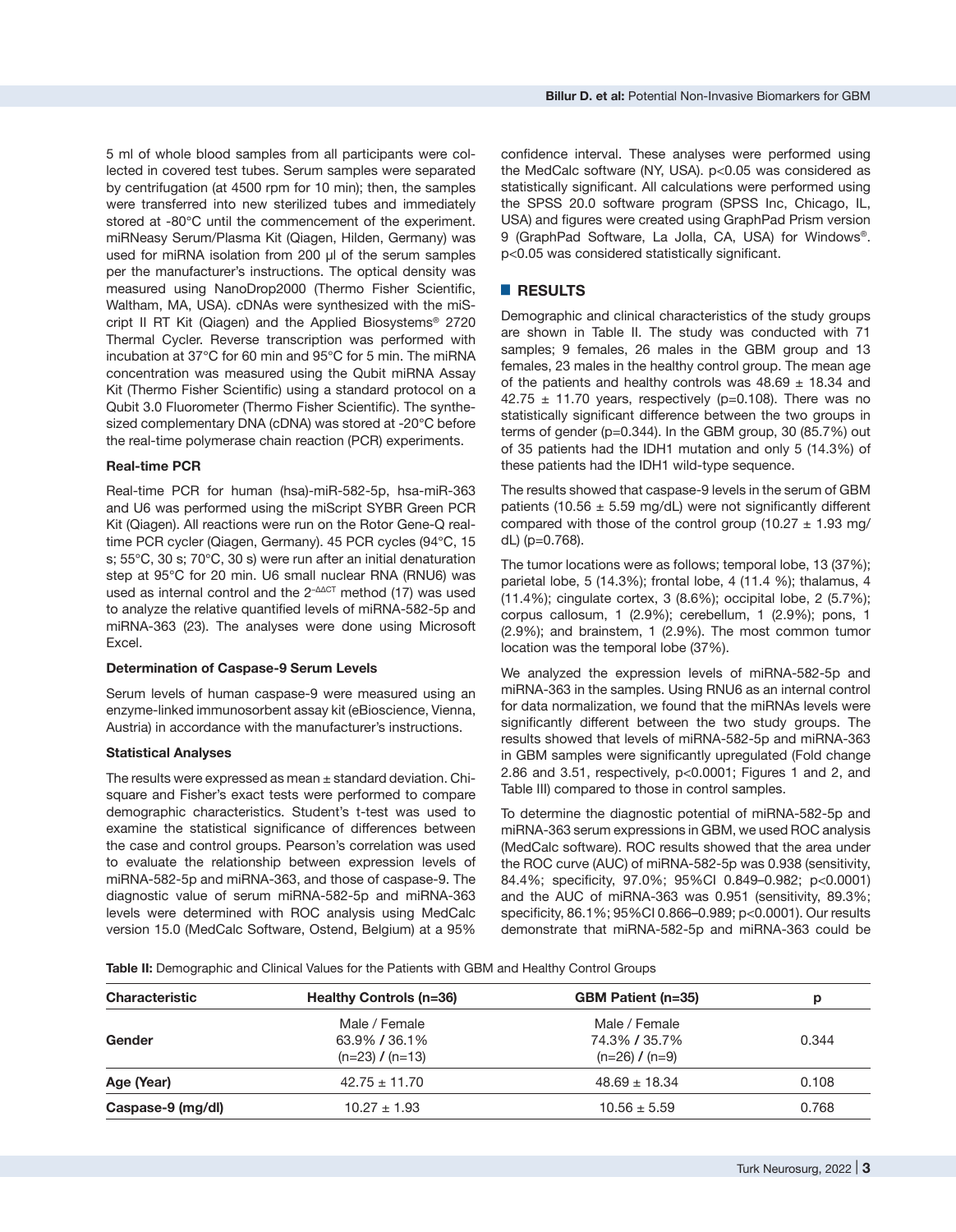

**Figure 1: A, B)** Real-time polymerase chain reaction (RT-PCR) to assess human serum expression levels (ΔCT values) of miRNA-582- 5p and miRNA-363 in the study subjects. **(A)** Serum expression level (ΔCT values) of miRNA-582-5p in GBM patients (n=35) vs. control subjects (n=36) (p=0.014). **(B)**  Serum expression level (ΔCT values) of miRNA-363 in GBM patients (n=35) vs. control subjects (n=36) (p=0.010). **GBM:** Glioblastoma multiforme, **ΔCT:** Delta Cycle threshold, **miRNA:** microRNA.



**Figure 2:** Relative fold changes in miRNA-582-5p and miRNA-363 levels in GBM patients compared to those in healthy subjects. The expression levels of miRNA-582-5p and miRNA-363 were significantly increased in serum of GBM patients compared to the control group (p<0.0001). **GBM:** Glioblastoma multiforme, **miRNA:** microRNA.

candidate biomarkers for the diagnosis of GBM (Figure 3). Further, expression levels of miRNA-582-5p and miRNA-363 were correlated with the IDH1 wild-type or mutant status in GBM patients. As shown in Table IV, there was no statistically

significant correlation between expression levels of the target miRNAs (miRNA-582-5p or miRNA-363) and the IDH1 variants (p=0.805 and p=0.541, respectively). Additionally, our results showed that serum miRNA-582-5p and miRNA-363 levels were not correlated with serum caspase-9 levels (p=0.144 and p=0.050, respectively) (Table V).

# █ **DISCUSSION**

GBM is a glial cell-derived malignant type of primary brain tumor, characterized by poor survival and cellular tumor heterogeneity (18). miRNAs are considered to be an important factor in GBM because of their impact on the regulation of gene expression via post-transcriptional regulation of target mRNA in a sequence-specific manner. They have emerged as potential biomarker candidates, and are involved in many vital processes such as cell proliferation, apoptosis, and differentiation and may function as oncogenes or tumor suppressors (29). Several studies have reported that miRNAs can be detected in body fluids such as serum, plasma (1,5), cerebrospinal fluid (6), breast milk (30), urine, tears, colostrum (27), ovarian follicular fluid (8), and saliva (12). Extracellular miRNAs circulate via exosomes, microvesicles, apoptotic bodies, and proteins such as AGO2 (1,12,15). In addition, they are highly stable in blood (9). Therefore, miRNAs have become potential non-invasive biomarker candidates (24). A number of studies have demonstrated that miRNAs are involved in the development of GBM and might be of diagnostic and prognostic value (25). Among these miRNAs, miRNA-582- 5p and miRNA-363 have been reported to contribute to proliferation, apoptosis, and survival of GBM cells (10,25). However, the association of miRNA-582-5p and miRNA-363 with development of GBM has not been fully understood.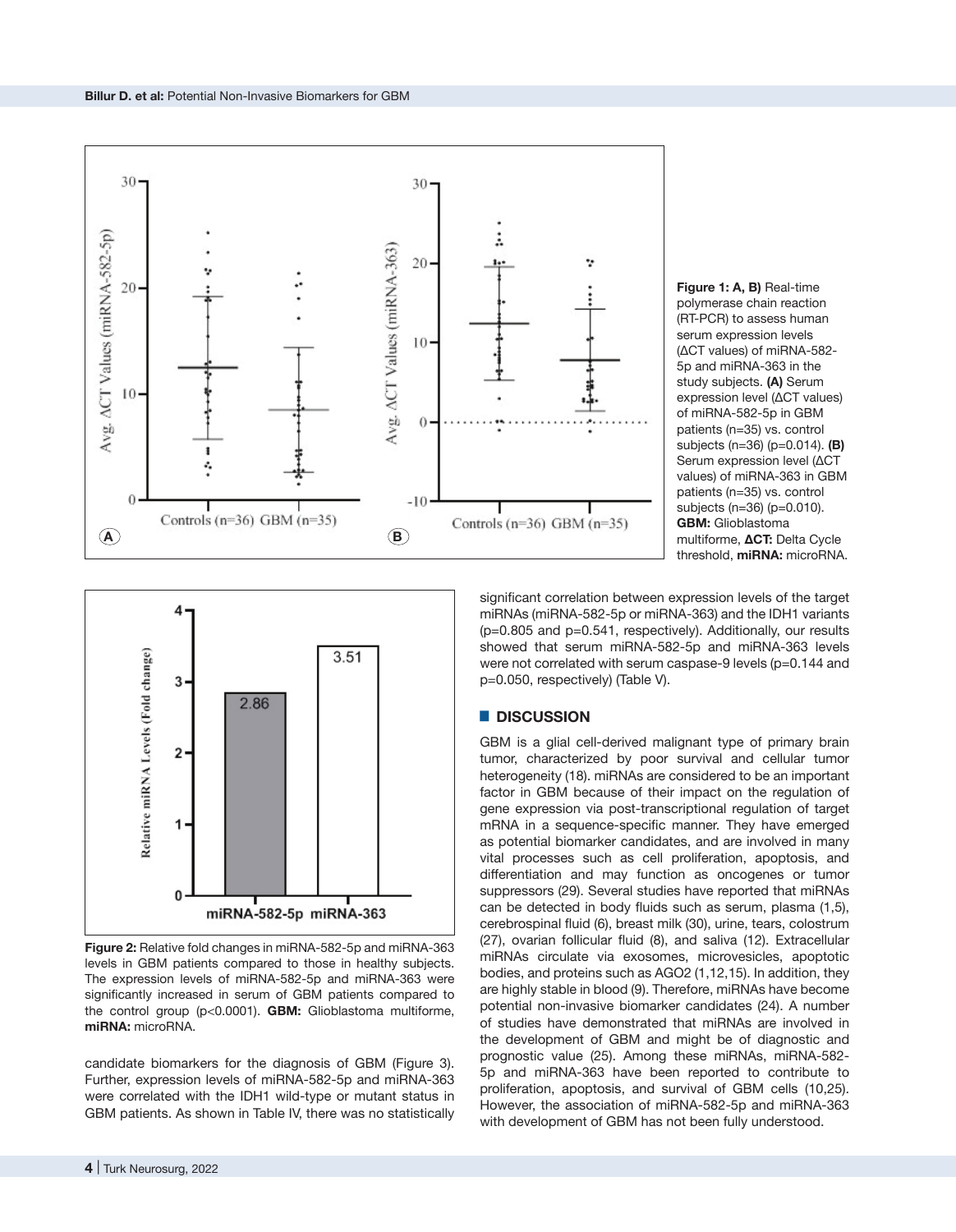

**Figure 3: A, B:** Diagnostic potential of serum miRNA-582- 5p and miRNA-363 assessed using ROC curve analysis. **(A)** Diagnostic potential of miRNA-582-5p, AUC=0.938 (0.849 to 0.982 at 95% CI) with 84.4% sensitivity and 97% specificity. **(B)** Diagnostic potential of miRNA-363, AUC  $= 0.951$  (0.866–0.989 at 95% CI) with 89.3% sensitivity and 86.1% specificity. **\***p<0.05; **ROC:** Receiver operating characteristic, **miRNA:** microRNA, **AUC:** Area Under the Curve, 95% **CI:** 95% confidence interval.

**Table III:** miRNA-582-5p and miRNA-363 Expression Levels in Patients with GBM (n=35) and/vs Healthy Control (n=36) Groups. Diagnostic Potential of the miRNAs and Their Regulation

| miRNA        | <b>Median</b><br><b>ACT GBM</b> | <b>Median</b><br><b>ACT Control</b> |          | <b>Fold</b><br>change |             | <b>AUC</b> | SS<br>(%) | sp<br>(%) | р         | <b>Regulation</b> |
|--------------|---------------------------------|-------------------------------------|----------|-----------------------|-------------|------------|-----------|-----------|-----------|-------------------|
| miRNA-582-5p | 8.31                            | 12.44                               | $0.014*$ | 2.86                  | $< 0.0001*$ | 0.938      | 84.4      | 97.0      | $0.0001*$ | Up                |
| miRNA-363    | 7.36                            | 12.43                               | $0.010*$ | 3.51                  | $< 0.0001*$ | 0.951      | 89.3      | 86.1      | $0.0001*$ | Up                |

AUC: Area under curve, GBM: Glioblastoma multiforme, ACT: Delta Cycle threshold. sp: specificity, ss: sensitivity. \*p statistically significant, at *least p<0.05.*

**Table IV:** Association Between IDH1 Status and Serum miRNA-582-5p, miRNA-363 Expression Levels in GBM Patients

| miRNA        | <b>IDH1 Type</b>      | n  | $X \pm SD$      | р     |  |
|--------------|-----------------------|----|-----------------|-------|--|
|              | <b>IDH1 Mutant</b>    | 30 | $2.10 \pm 4.32$ |       |  |
| miRNA-582-5p | <b>IDH1 Wild Type</b> |    | $1.60 \pm 2.48$ | 0.805 |  |
|              | IDH1 Mutant           | 30 | $3.00 \pm 4.59$ |       |  |
| miRNA-363    | <b>IDH1</b> Wild Type | 5  | $4.70 \pm 2.96$ | 0.541 |  |

*GBM: Glioblastoma multiforme.*

*\*p<0.05, X± SD (Mean ± Standard Deviation), n: number of sample*

**Table V:** Correlation Between Serum Caspase-9 Levels and miRNA Expressions of Patients with GBM

| <b>Parameter</b> | Caspase-9 (mg/dl) |
|------------------|-------------------|
| miRNA            | р                 |
| miRNA-582-5p     | 0.144             |
| miRNA-363        | 0.050             |

*GBM: Glioblastoma multiforme.*

*\* p statistically significant, at least p<0.05*

The main aim of the present study was to investigate the expression levels of miRNA-582-5p and miRNA-363 in the serum of GBM patients and their diagnostic potential. To our knowledge, this is the first study investigating the diagnostic

potential of miRNA-582-5p and miRNA-363 in serum of Turkish patients with GBM. We analyzed the expression levels of miRNA-582-5p and miRNA-363 in serum samples from patients and healthy controls; our results showed that both target miRNAs (miRNA-582-5p and miRNA-363) were significantly upregulated in GBM patients. This suggests that increased expression levels of circulating miRNA-582-5p and miRNA-363 might be a potential biomarker in the diagnosis of GBM patients. Floyd et al. (10) previously reported that miRNA-582-5p and miRNA-363 are oncogenic in human GSCs. Similar to our results, they reported that miRNA-582- 5p and miRNA-363 were overexpressed in their case group. In addition, Conti et al. reported that inhibition of miRNA-363 reduces the viability of glioma cell lines. Consistent with our results regarding miRNA-363 expression levels, they suggested that miRNA-363 can be a marker of glioma (7).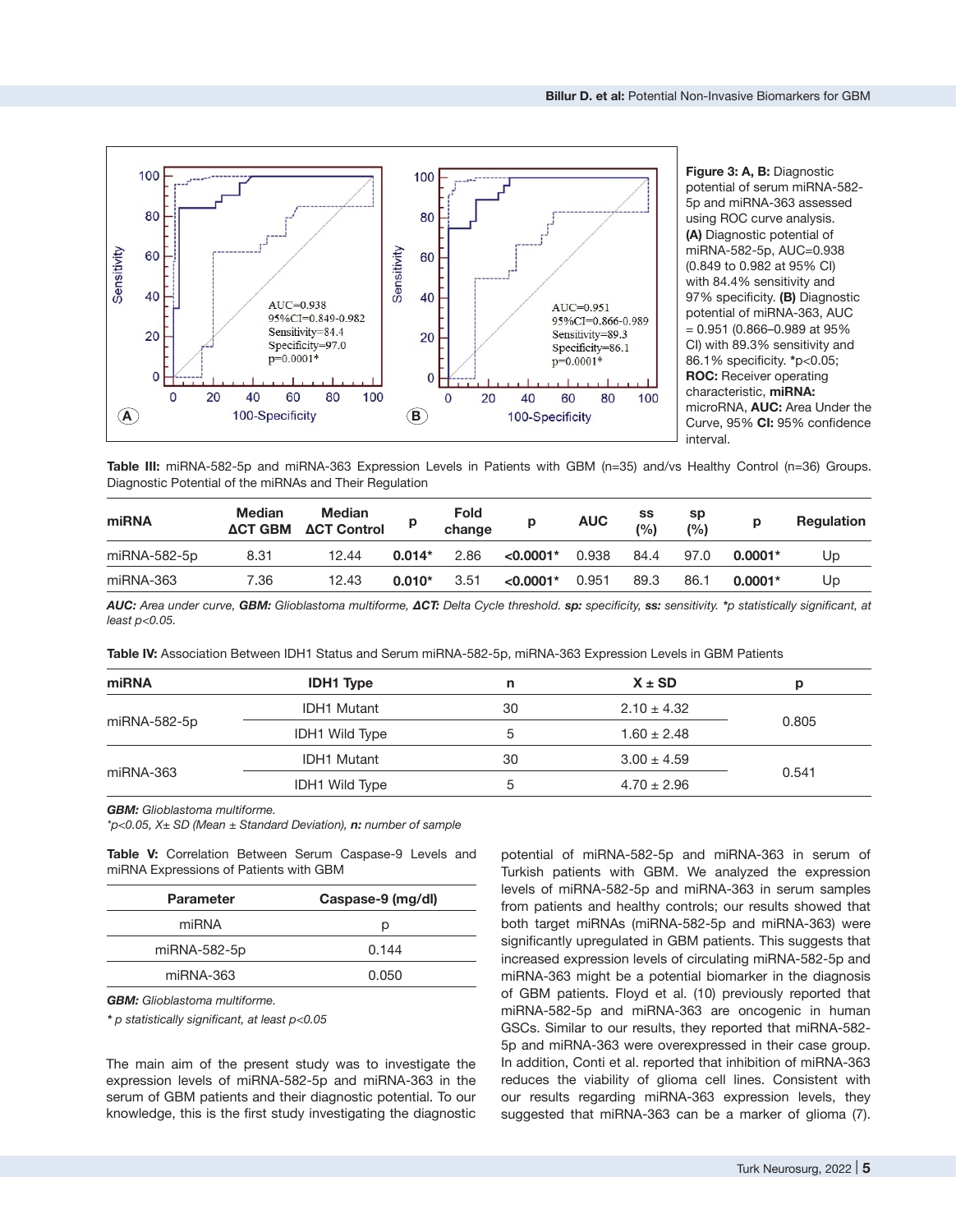Finally, similar to our findings, another study reported that miRNA-363p is an onco-miRNA (28).

IDH status, a molecular signpost, has a specific clinical value in GBM prognosis (21). In the present study, 85.7% of the patients had the IDH1 mutation with only 14.3% of patients harboring the IDH1 wild-type sequence. To explore whether serum level of miRNA-582-5p or miRNA-363 is more specific to the IDH1 mutant than the wild type, correlation between IDH1 mutation status and target miRNA level was analyzed. Such data has not yet been reported, to our knowledge. We found that IDH1 mutation status is not significantly associated with expression of miRNA-582-5p or miRNA-363 in GBM patients. Based on this data, high serum levels of these miRNAs cannot be considered discriminative biomarkers for GBM subtypes.

Numerous signaling pathways are deregulated in GBM including apoptotic pathways. Considering the role of apoptotic mechanisms in GBM progression, it is important to examine factors involved in regulation of cell homeostasis such as caspases-9 (26). Caspase-9, a pivotal player in intrinsic apoptosis leading to activation of executioner caspase-3, is known to be targeted by miRNAs under GBMlike pathological conditions. In relation to GBM, there is inadequate information on the association of miRNA-582-5p and miRNA-363 with caspase-9. A human GSC-based study investigated miRNA-582-5p and miRNA-363 as anti-apoptotic miRNAs promoting human GSC survival. They suggested that miRNA-582-5p inhibits apoptotic pathways via targeting of caspase-9 and caspase-3 mRNAs (10); and that miRNA-363 regulates cell survival by targeting caspase-3 and BCL2L11 (Bim) mRNAs (10). Their studies have shown that caspase activation is blocked in GSCs due to overexpression of miRNA-582-5p and miRNA-363. Another study investigated the association of miRNA-363-3p, which acts as an oncomiRNA, with modulation of cell growth and invasion in glioma. Their results suggested that miRNA-363-3p directly targets pyruvate dehydrogenase B and promotes cell proliferation, protects against apoptosis, and enhances invasion (28). In the present study, we compared the expression levels of miRNA-582-5p and miRNA-363 with serum caspase-9 levels in GBM patients and control individuals; the results showed that upregulation of miRNA-582-5p and miRNA-363 expression is not remarkably associated with serum caspase-9 levels. Thus, in contrast to some reported data, our results do not indicate upregulated miRNA-582-5p and miRNA-363 serum levels as mediators of apoptosis inhibition via caspase-9 targeting. This may be the result of several factors. First, miRNA-582- 5p and miRNA-363 may not target caspase-9 mRNA in the progression of GBM. Second, the small sample size of the study population (n=71) could have limited identification of an association between them. Moreover, our study was performed with a sample of the Turkish population; studies with a larger sample size and different ethnic populations would be justifiable to validate this finding.

In summary, our results demonstrated an association between miRNAs (miRNA-582-5p, miRNA-363) and GBM. The results also show that miRNA-582-5p and miRNA-363 are upregulated while its potential target caspase-9 is not altered in GBM serums. Importantly, these findings suggest a potential relationship between the altered expression of miRNA-582-5p and miRNA-363 and the neurobiological changes underlying GBM. Taken together, our data suggest that miRNA-582-5p and miRNA-363 may play a role in GBM development. Therefore, determining the serum expression levels of miRNA-582-5p and miRNA-363 may be useful as a non-invasive diagnostic strategy in individuals with GBM. On the other hand, this study indicates that miRNA-582- 5p and miRNA-363 probably do not influence apoptotic pathways via caspase-9 mRNA targeting in GBM. Despite animal experiments and *in vitro* studies regarding miRNAs as biomarkers in GBM, limited human data is available on the oncogenic effects of miRNA-582-5p and miRNA-363. Overexpression of miRNA-582-5p and miRNA-363 in GBM is intriguing, and further studies should be performed to clarify the non-invasive biomarker potential of miRNA-582-5p and miRNA-363 and their possible association with caspase-9 in GBM patients. Collectively, our results clearly indicate that miRNA-582-5p and miRNA-363 play a significant role in GBM progression, with no effect on direct regulation of caspase-9 expression. However, more experimental investigations along with computational analyses are needed to validate our findings.

## █ **CONCLUSION**

Our findings reveal oncogenic roles of miRNA-582-5p and miRNA-363 in GBM. Importantly, caspase-9 expression in GBM was not regulated by miRNA-582-5p or miRNA-363. Altogether, our study not only identifies oncogenic roles of miRNA-582-5p and miRNA-363 in GBM, but also provides insights into targetable apoptosis pathways in GBM, and miRNA candidates as serum biomarkers of GBM.

In conclusion, overexpression of miRNA-582-5p and miRNA-363 could be a potential non-invasive biomarker in patients with GBM.

## █ **AUTHORSHIP CONTRIBUTION**

**Study conception and design:** TI, DB **Data collection:** UT, CKY, SO

**Analysis and interpretation of results:** SGY, DB

**Draft manuscript preparation:** TI, DB

**Critical revision of the article:** TI

**Other (study supervision, fundings, materials, etc...):** TI

All authors (DB, SGY, CKY, SO, UT, TI) reviewed the results and approved the final version of the manuscript.

## █ **REFERENCES**

1. Arroyo JD, Chevillet JR, Kroh EM, Ruf IK, Pritchard CC, Gibson DF, Mitchell PS, Bennett CF, Pogosova-Agadjanyan EL, Stirewalt DL, Tait JF, Tewari M: Argonaute2 complexes carry a population of circulating microRNAs independent of vesicles in human plasma. Proc Natl Acad Sci U S A 108:5003-5008, 2011